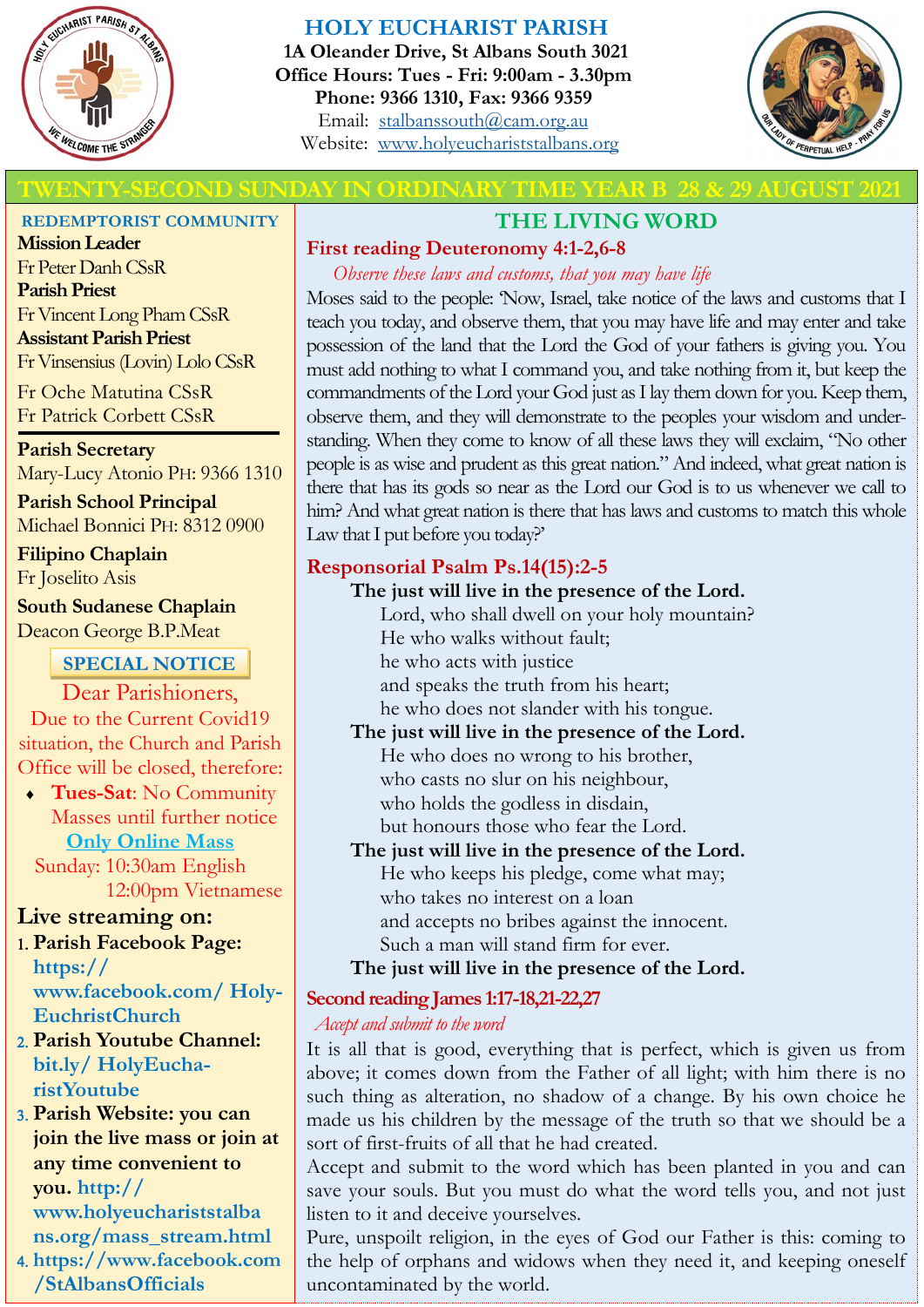### **Gospel Acclamation James 1:18**

Alleluia, alleluia!

The Father gave us birth by his message of truth, that we might be as the first fruit of his creation. Alleluia!

## **Gospel Mark 7:1-8,14-15,21-23**

## *You put aside the commandment of God, to cling to human traditions*

The Pharisees and some of the scribes who had come from Jerusalem gathered round Jesus, and they noticed that some of his disciples were eating with unclean hands, that is, without washing them. For the Pharisees, and the Jews in general, follow the tradition of the elders and never eat without washing their arms as far as the elbow; and on returning from the market place they never eat without first sprinkling themselves. There are also many other observances which have been handed down to them concerning the washing of cups and pots and bronze dishes. So these Pharisees and scribes asked him, 'Why do your disciples not respect the tradition of the elders but eat their food with unclean hands?' He answered, 'It was of you hypocrites that Isaiah so rightly prophesied in this passage of scripture: This people honours me only with lip-service, while their hearts are far from me. The worship they offer me is worthless, the doctrines they teach are only human regulations.

You put aside the commandment of God to cling to human traditions.' He called the people to him again and said, 'Listen to me, all of you, and understand. Nothing that goes into a man from outside can make him unclean; it is the things that come out of a man that make him unclean. For it is from within, from men's hearts, that evil intentions emerge: fornication, theft, murder, adultery, avarice, malice, deceit, indecency, envy, slander, pride, folly. All these evil things come from within and make a man unclean.'

## **REFLECTION ON THE READINGS**

There are many today who do not accept hard truths, who promote false news, and whose main concern is for their own power, comfort, gain, notoriety, celebrity, image, or profit. Truth is replaced with versions of reality that serve an agenda, or interpretations of events that make people less uncomfortable about their attitudes and choices. People, animals, and the earth can be rationalised as commodities to exploit, use, abuse, and discard. The desire to possess, dominate and consume disrupts the delicate balance and harmony needed to sustain healthy communities and ecosystems. Countries are increasingly referred to as economies, and the values of an often-grasping marketplace push to replace the intrinsic value and

uniqueness of each integral part of God's sacred creation.

A sacramental vision of a dynamically connected, diverse, and inclusive universe is one that is rooted in the truth, goodness, and beauty of the Kingdom and Reign of God. As Christians, we are called to open and form our hearts in this radical and countercultural vision that expresses God's true law as part of a mutual and loving covenant relationship. Moses reminds the people of Israel and us today that there is wisdom and understanding in following God's law. Those who have opened and shaped their hearts to God's law of love see, hear, speak, and live the truth of this way of being and acting in the world every day. This contributes to God's Kingdom breaking through in the here and now.

The psalmist encourages people to stand firm in God's truth and to act justly in dealing with people in their daily lives, including their business dealings. God's presence is found in integrated and right relationships with people, characterised by detachment from material gain, especially when it comes at the hurt and expense of others. This psalm highlights an

ongoing temptation in our world for people to seek material riches and social advantage as false markers of blessedness and success. God is not interested in status as defined by worldly standards but completely subverts and rejects any system or behaviour that seeks to exploit, disadvantage, or harm anyone or anything.

James gets to the heart of things in calling people to listen to the God who dwells within them and to take action to defend those most defenceless and vulnerable as a visible marker of their true identity in Christ. God's goodness never changes and never ends. We are called to embrace and foster this in ourselves, doing our part to come to the aid of all who most need our help. God has created each with purpose and value, just as they are. Jesus calls out the hypocrisy and self-serving behaviour of anyone, especially leaders, who would seek to absolve themselves from the real work of conversion of heart and life. Hiding behind the details of traditions, rules, and the finer points of external rituals alone is not what is called for in faithfully following Christ. Our beautiful Christian traditions, prayers, liturgies, and rituals point us to the gift and glory of God and God's beloved creation. Our faith is built on who we are following, what we believe, and how we relate to others in Christ. Relationships of compassion, mercy, and forgiveness are direct encounters with God's amazing grace alive and active in our hearts and lives. This is where we are asked to focus, and to live.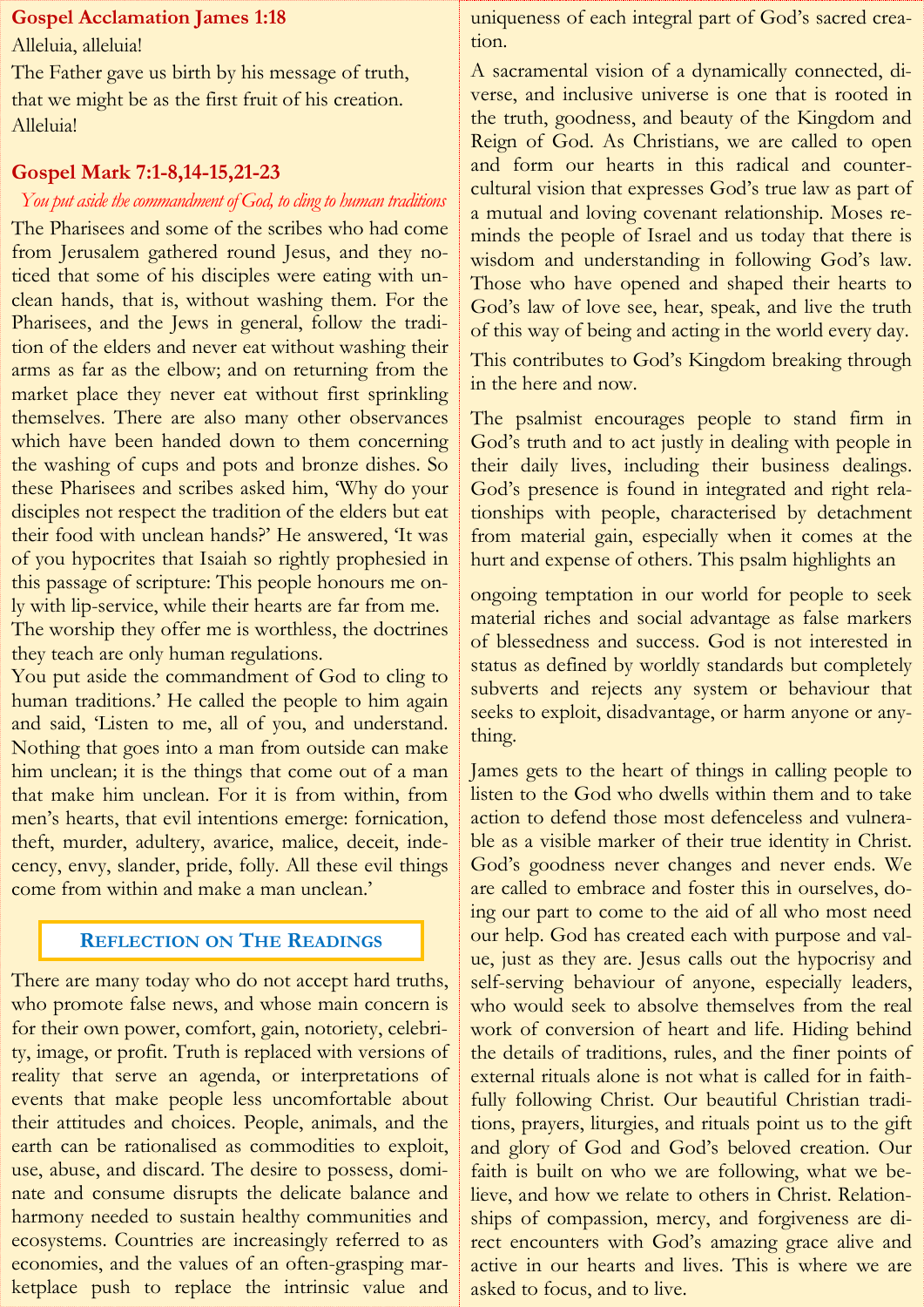## **THE SIGNS OF THE TIMES THROUGH EYES OF THOSE MOST AFFECTED**

*We celebrate Social Justice Sunday on the 29th of August. The Australian Bishops' Social Justice Statement, Cry of the Earth, Cry of the Poor, invites us to join in responding to Pope Francis' invitation to take a seven-year journey towards total ecological sustainability guided by seven Laudato Si' Goals. The Statement provides theological foundations to ground and inspire our efforts to care for creation while responding to the needs of the disadvantaged and excluded. More information: ACBC Office for Justice, Ecology and Peace, www.socialjustice.catholic.org.au or Tel (02) 6201 9845.*

### **Listening to Our Communities**

Fires, floods, and droughts have become less predictable and more intense. Even experienced people like Neil Ward, a natural resources and conservation manager from Victoria, can find themselves confounded by the increasing ferocity of bushfires:

*"Throughout my career in natural resource management, I have attended quite a few large fires, saved houses, and have even been stranded in front of a fire, but never had I felt such confu-*

*sion as trying to resolve what seemed the sensible thing to do when my gut feeling was to stay and defend."*



Families that have been farming for generations are rethinking their operations while others are. By listening with an open heart to those who are most affected, we can begin, with the help of the Holy Spirit, to discern the signs of the times. leaving the land. For example, New South Wales farmer Lucinda Corrigan says:

*"The first thing that we've done much more successfully, in the past few years since the Millennium drought, is protect our soil resources by better management of livestock, using the water* when it falls more efficiently and preserving it in pasture and in *the landscape…* 

*I feel concerned about the future viability of farms. The way forward is not completely clear for everybody, is it?"*

The mining sector may only employ 2-3% of the Australian workforce, but it is a very important

employer in some communities. These communities are anxious about the future, as a Lithgow resident explains:

*"…the domino effect that the closure of this mine will have would be disastrous for the local community. Schools will be forced to lay off staff, shops will close, and people will move away… the town [is] hanging by a thread as it is."*

Whether planned and managed by governments or not, a transition away from a carbon-based economy is already underway. A new energy trajectory is being set as we speak. Rather than delaying a commitment to sustainable energy sources, concern for the future of communities that have been reliant on extractive industries should be built into the transition.

Our "interference with the intricate balance of natural ecosystems" is contributing to the outbreak and spread of zoonotic diseases which are caused by pathogens jumping from animals to humans. Nearly 70% of zoonotic infections are linked to human environmental changes.12 Both COVID-19 and the Hendra virus are zoonotic. Katherine Barraclough and Fiona Armstrong explain that in Queensland the extensive destruction of east coast forests and unsustainable land clearing for new housing estates and other projects:

*"… resulted in bats… coming into closer contact with horses. Infected horses appeared to have contracted Hendra virus from bat urine or faeces, and were then able to infect people."*

Inspired by Scripture, Pope Francis sees the pandemic in terms of its potential for positive change. Just as the great deluge was an opportunity for renewed humanity, the COVID-19 crisis can become our Noah moment. We can find our way to the Ark and to a new future if we recognise and foster the ties that bind us and all things together.

### **Listening to Our Neighbours**

Rising sea levels, bigger king tides, more frequent and severe storms, coastal erosion, coral bleaching, and decreasing fish stocks are already a daily reality for Pacific island nations.19 Some islands are in imminent danger of disappearing beneath the waves and their communities are facing the painful task ofmrelocating. Merineta from Tuvalu explains:

*"As a mother of a seven-month-old baby I am worried about his future and his life - all the children of Tuvalu have a right to life - a right to an environment with good quality. I love my country, I love my people and traditions, I love my culture and I don't want to lose them because of climate change. We all want to stay in our own lands because it defines who we are. We don't want to migrate or relocate."*

Recognising this tragedy, the Migrant and Refugee Section of the Vatican's Dicastery for Promoting Integral Human Development has released a detailed document on the pastoral care of people displaced by the climate emergency.

Archbishop Peter Loy Chong of Fiji notes that extractive activities like gravel and stone quarrying, black sand mining, the dredging of coral reefs, deep sea mining, and felling forests for palm plantations are harming both the natural and social environments of many Pacific nations. "By displacing or sowing discord among local communities" they damage "the